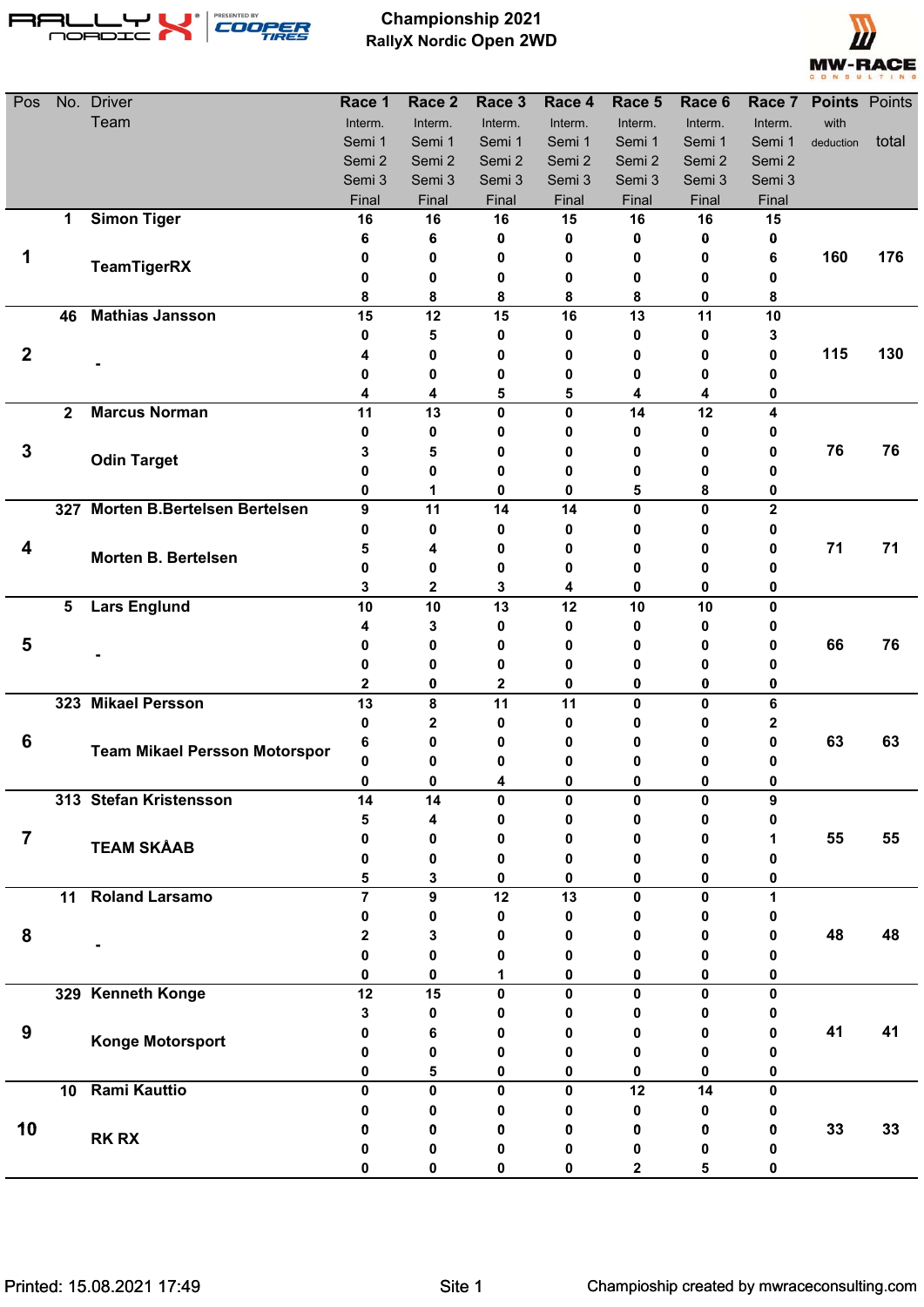

**Championship 2021 RallyX Nordic Open 2WD**



| Pos |                | No. Driver               | Race 1  | Race 2       | Race 3           | Race 4                  | Race 5      | Race 6  |         | Race 7 Points Points |       |
|-----|----------------|--------------------------|---------|--------------|------------------|-------------------------|-------------|---------|---------|----------------------|-------|
|     |                | Team                     | Interm. | Interm.      | Interm.          | Interm.                 | Interm.     | Interm. | Interm. | with                 |       |
|     |                |                          | Semi 1  | Semi 1       | Semi 1           | Semi 1                  | Semi 1      | Semi 1  | Semi 1  | deduction            | total |
|     |                |                          | Semi 2  | Semi 2       | Semi 2           | Semi 2                  | Semi 2      | Semi 2  | Semi 2  |                      |       |
|     |                |                          | Semi 3  | Semi 3       | Semi 3           | Semi 3                  | Semi 3      | Semi 3  | Semi 3  |                      |       |
|     |                |                          | Final   | Final        | Final            | Final                   | Final       | Final   | Final   |                      |       |
|     | 9              | <b>Tuomas Venäläinen</b> | 0       | 0            | 0                | 0                       | 15          | 15      | 0       |                      |       |
|     |                |                          | Ω       | 0            | 0                | 0                       | 0           | 0       | 0       | 31                   | 31    |
| 11  |                | Tuomas Venäläinen Rx     | 0<br>0  | 0<br>0       | 0<br>0           | 0<br>0                  | 0<br>0      | 0       | 0<br>0  |                      |       |
|     |                |                          | 0       | 0            | 0                | 0                       | 1           | 0<br>0  | 0       |                      |       |
|     |                | 777 Väre Antti           | 0       | $\mathbf{0}$ | 0                | $\mathbf{0}$            | 11          | 13      | 0       |                      |       |
|     |                |                          |         | 0            | 0                | 0                       | 0           | 0       | 0       |                      |       |
| 12  |                |                          | 0       | 0            | 0                | 0                       | 0           | 0       | 0       | 30                   | 30    |
|     |                | <b>RK RX</b>             |         | 0            | 0                | 0                       | 0           | 0       | 0       |                      |       |
|     |                |                          | 0       | 0            | 0                | 0                       | 3           | 3       | 0       |                      |       |
|     | $\overline{7}$ | Öhman Emil               | 0       | $\mathbf{0}$ | $\mathbf 0$      | 0                       | 0           | 0       | 16      |                      |       |
|     |                |                          | 0       | 0            | 0                | 0                       | 0           | 0       | 6       |                      |       |
| 13  |                | Öhmans Motorsport        | n       | 0            | 0                | 0                       | 0           | 0       | 0       | 27                   | 27    |
|     |                |                          | 0       | 0            | 0                | 0                       | 0           | 0       | 0       |                      |       |
|     |                |                          | 0       | 0            | 0                | 0                       | 0           | 0       | 5       |                      |       |
|     |                | 68 Urban Bergström       | 0       | 0            | $\mathbf 0$      | $\mathbf 0$             | $\mathbf 0$ | 0       | 12      |                      |       |
|     |                |                          | 0       | 0            | 0                | 0                       | 0           | 0       | 4       |                      |       |
| 14  |                | Öhmans Motorsport        | 0       | 0            | 0                | 0                       | 0           | 0       | 0       | 19                   | 19    |
|     |                |                          | 0       | 0            | 0                | 0                       | 0           | 0       | 0       |                      |       |
|     |                |                          | 0       | 0            | 0                | 0                       | 0           | 0       | 3       |                      |       |
|     | 8              | <b>Linus Westman</b>     | 0       | 0            | 0                | 0                       | 0           | 0       | 11      |                      |       |
|     |                |                          | 0       | 0            | 0                | 0                       | 0           | 0       | 0       |                      |       |
| 15  |                | <b>LIWE RX</b>           | 0       | 0            | 0                | 0                       | 0           | 0       | 5       | 17                   | 17    |
|     |                |                          | 0       | 0            | 0                | 0                       | 0           | 0       | 0       |                      |       |
|     |                | 123 Fredrik Tiger        | 0<br>0  | 0<br>0       | 0<br>$\mathbf 0$ | $\bf{0}$<br>$\mathbf 0$ | 0<br>0      | 0<br>0  | 1<br>13 |                      |       |
|     |                |                          |         | 0            | 0                | 0                       | O           | 0       | 0       |                      |       |
| 16  |                |                          |         | 0            | 0                |                         | o           | 0       | 3       | 16                   | 16    |
|     |                | <b>TeamTiger RX</b>      | 0       | 0            | 0                | o                       | 0           | 0       | 0       |                      |       |
|     |                |                          | U       | 0            | U                | n                       |             | 0       | 0       |                      |       |
|     | 60             | <b>Thomas Öhman</b>      | 0       | 0            | 0                | 0                       | 0           | 0       | 8       |                      |       |
|     |                |                          |         | 0            | 0                | 0                       | 0           | 0       | 5       |                      |       |
| 17  |                |                          |         | 0            | 0                | 0                       | 0           | 0       | 0       | 15                   | 15    |
|     |                | Öhmans Motorsport        | Ω       | 0            | 0                | 0                       | Λ           | 0       | 0       |                      |       |
|     |                |                          | 0       | 0            | 0                | 0                       | 0           | 0       | 2       |                      |       |
|     |                | 108 Joakim Evertsson     | 0       | 0            | $\mathbf 0$      | $\mathbf 0$             | 0           | 0       | 14      |                      |       |
|     |                |                          | 0       | 0            | 0                | 0                       | 0           | 0       | 0       |                      |       |
| 18  |                |                          | 0       | 0            | 0                | 0                       | 0           | 0       | 0       | 14                   | 14    |
|     |                |                          | 0       | 0            | 0                | 0                       | 0           | 0       | 0       |                      |       |
|     |                |                          | 0       | 0            | 0                | 0                       | 0           | 0       | 0       |                      |       |
|     | 78             | <b>Michael Janson</b>    | 0       | 0            | 0                | 0                       | 0           | 0       | 5       |                      |       |
|     |                |                          | 0       | 0            | 0                | 0                       | 0           | 0       | 0       |                      |       |
| 19  |                | Öhmans Motorsport        | 0       | 0            | 0                | 0                       | 0           | 0       | 4       | 13                   | 13    |
|     |                |                          | 0       | 0            | 0                | 0                       | 0           | 0       | 0       |                      |       |
|     |                | 204 Peter Jensen         | 0<br>8  | 0<br>0       | 0<br>0           | 0<br>0                  | 0<br>0      | 0<br>0  | 4<br>0  |                      |       |
| 20  |                |                          | 2       | 0            | 0                | 0                       | 0           | 0       | 0       |                      |       |
|     |                |                          | 0       | 0            | 0                | 0                       | 0           | 0       | 0       | 10                   | 10    |
|     |                | <b>Morgan Racing</b>     | 0       | 0            | 0                | 0                       | 0           | 0       | 0       |                      |       |
|     |                |                          | 0       | 0            | 0                | 0                       | 0           | 0       | 0       |                      |       |
|     |                |                          |         |              |                  |                         |             |         |         |                      |       |